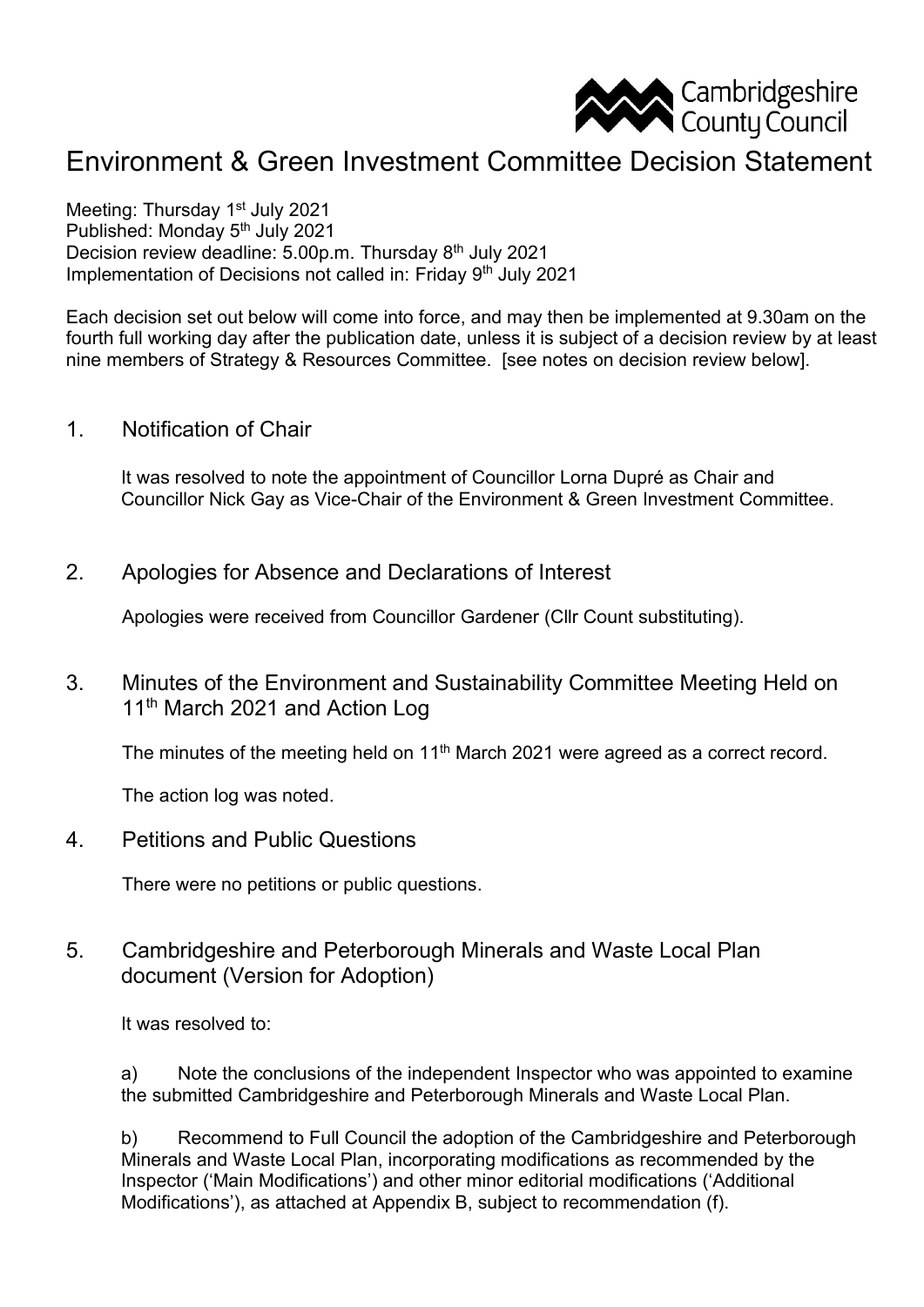c) Note that should Full Council adopt the Minerals and Waste Local Plan, the following council documents are revoked and must not be used for decision making:

• Minerals and Waste Core Strategy (2011); and

• Minerals and Waste Site Specific Proposals (2012).

d) Subject to recommendation b), recommends that Full Council endorses that the Cambridgeshire 'Policies Map' be updated in accordance with the draft maps as published during the examination of the Minerals and Waste Local Plan, as included at Appendix D.

e) Agrees to revoke the following two Supplementary Planning Documents (SPDs) for decision making purposes in the Cambridgeshire area, but only if Full Council does adopt the new Plan under Recommendation b), and with such revocation only taking effect from the same date that the new Plan is adopted:

• Location and Design of Waste Management Facilities SPD (2011); and

• Block Fen / Langwood Fen Master Plan SPD (2011).

f) Recommends to Full Council that recommendation b) only comes into effect if Peterborough City Council has already agreed to adopt the Plan; or, if that agreement is not yet achieved by Peterborough City Council, recommendation b) comes into effect from the date that Peterborough City Council does agree to adopt the Plan. If Peterborough City Council agree not to adopt the Plan, then recommendations b) to e) become null and void.

g) Delegates to the Business Manager, County Planning, Minerals and Waste and / or Assistant Director, Planning, Growth and Environment, in consultation with colleagues at Peterborough City Council, to make any minor presentational or typographical errors to the documents referred in this item, prior to their publication.

#### 6. Investment Decision, St Ives Park and Ride Smart Energy Grid

It was resolved to:

a) note the background and progress with the project;

b) approve the investment case for the St Ives Park and Ride Smart Energy Grid project as set out in section 2.3 of the report; and

c) approve entering into a Funding Agreement with the European Regional Development Fund Managing Agent, Ministry for Housing, Communities and Local Government (MHCLG) for up to £2,006,873 grant for the St. Ives Smart Energy Grid Project;

(d) delegate the following decisions to the Executive Director of Place and Economy and Director of Resources, in consultation with the Chair and Vice-Chair of Environment & Green Investment Committee and in accordance with the approved investment case for the Project, **subject to the project continuing to demonstrate an acceptable net present value:**

i) to sign the Power Purchase Agreements with Customers; and ii) issue a Notice to Proceed (NTP) to Bouygues based on best available final costs.

#### 7. Climate Change and Environment Strategy and the Environment Fund

It was resolved to:

a) Note the Council's progress delivering the May 2020 approved Climate Change and Environment Strategy;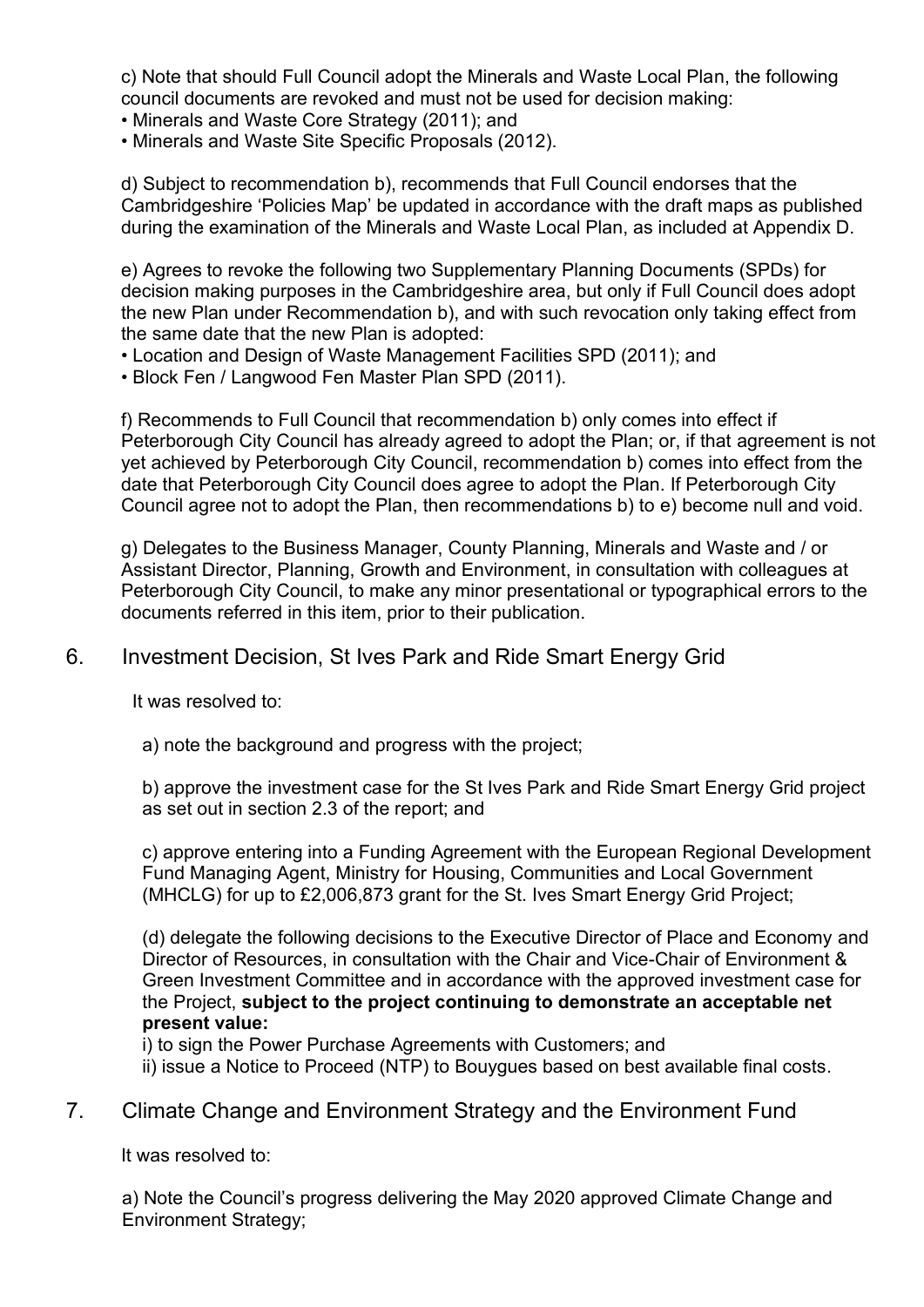b) Approve a review of the Climate Change and Environment Strategy to bring forward the net-zero target towards 2030 and alignment of key resources by December 2021, as set out in paragraph 4.2 of the report;

c) Approve the development of a 'Routemap to Net-Zero and Doubling Nature' Programme including a medium-term resourcing strategy by March 2022.

#### 8. Low Carbon Lifecycle Heating Replacements at Maintained Schools

It was resolved to:

a) approve a new funding model and investment criteria for projects involving decarbonisation of heating at maintained schools as set out in paragraph 2.6.2 of the report; and

b) approve the facility to draw down £30k of development budget for such projects from the Environment Fund; and

c) offer a paid for service to academy schools to draft applications for grants for them to decarbonise their heating; and

d) that learning and experience with this proposed approach is reported back to Committee in 12 months' time along with any recommendations for change.

#### 9. Finance Monitoring Report – May 2021

It was resolved to:

review, note and comment upon the report and to confirm the updated Capital Budgets to be taken to Strategy & Resources Committee for approval.

### 10. Environment & Green Investment Committee Appointments to Outside Bodies and Advisory Groups and Member Champions

It was resolved to

- (i) review and agree the appointments to outside bodies as detailed in Appendix 1 (**to be appended to the minutes)**.
- (ii) review and agree the appointments to Internal Advisory Groups and Panels, as detailed in Appendix 2 (**to be appended to the minutes)**
- (iii) delegate, on a permanent basis between meetings, the appointment of representatives to any vacancies on outside bodies, groups and panels, within the remit of the Environment & Green Investment Committee, to the Director, Place and Economy in consultation with the Chair, Environment & Green Investment Committee.